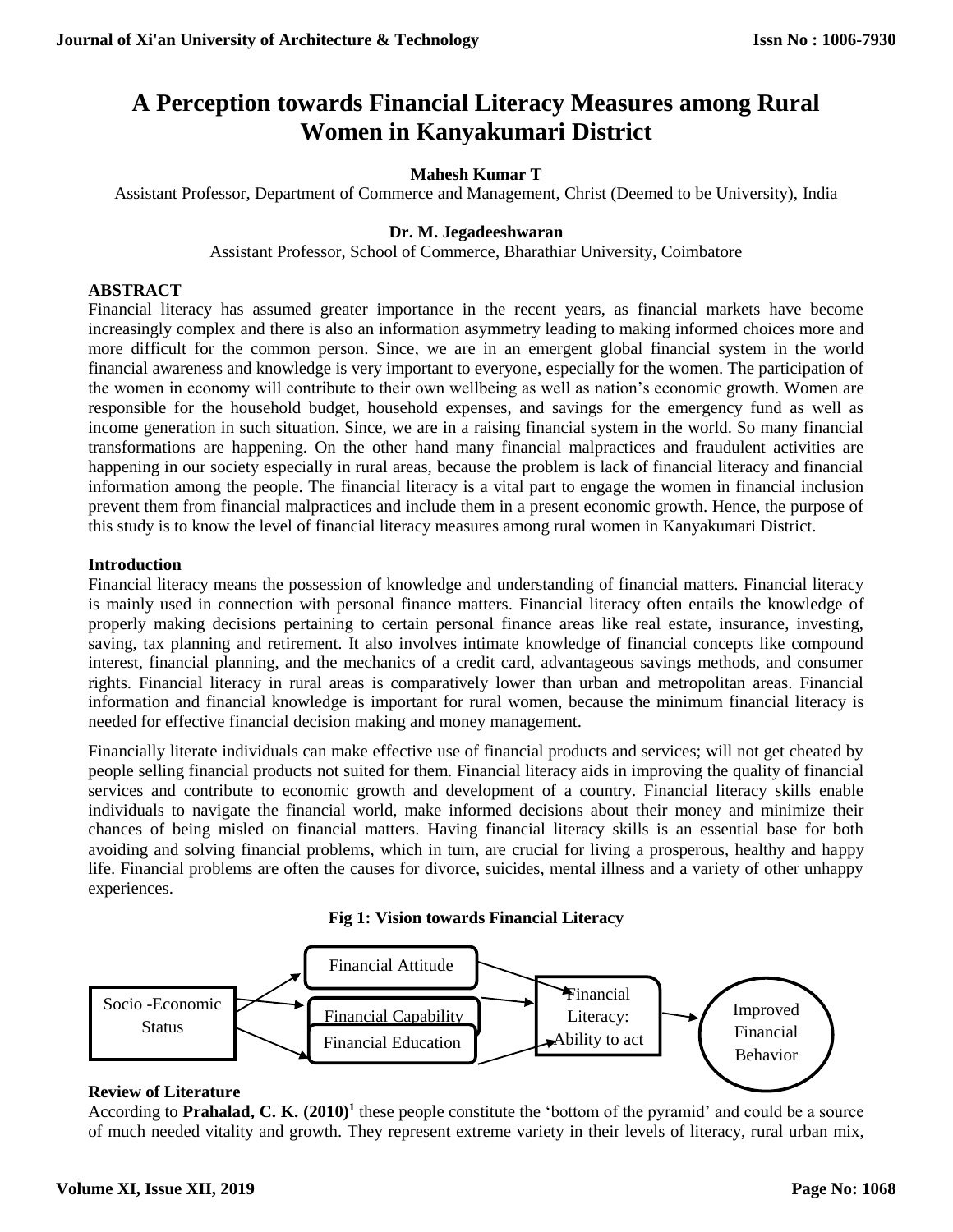geographical mix, income levels, cultural and religious differences and every other conceivable basis of segmentation. These people have to mobilize, spend, save and invest money to escape from poverty. They are to be streamlined into the main flow of the nation which is one of the objectives of financial inclusion.

**Neha Dangi and Pawan Kumar (2013)<sup>2</sup>** focused on the RBI and Govt. of India initiatives and policy measures, current status and future prospects of financial inclusion in India on the basis of facts and data provided by various secondary sources. They found that the factors affecting access to financial services such as psychological and cultural barriers, legal identity, level of income, limited literacy etc., therefore it is suggested that new bank branches have been opened and new ATM's have been installed for the purpose of achieving financial inclusion. For building customer awareness E-banking, mobile banking training and education programmes should be conducted. Finally, they concluded that initiatives must be taken for the implementation of EBT in the process of financial inclusion. Thus, financial inclusion is a big road which India needs to travel to make it completely successful.

**Pallavi Gupta and Bharti Singh (2013)<sup>3</sup>** did a research on Role of literacy level in financial inclusion in India: Empirical evidence with objective to assess the correlation between the usage dimension of financial inclusion index and literacy level in India and they conclude that lower literacy rate is not main reason for low financial inclusion in states. They suggested that for achieving financial inclusion government should focus on behavioral factors.

**M. Jegadeeshwaran and Mahesh Kumar.T (2017)<sup>4</sup>** their study made an attempt to review the financial literacy of people. They developed a theoretical model based on socio-economic status towards financial literacy which consists of financial attitude, financial capability and financial education, these leads to the improved financial behavior. After the detailed study of financial literacy in India, it is concluded that the greater financial literacy can be an important component to efforts to increase savings rates and lending to the poorest and most vulnerable consumers. Recently, most of the developing countries launched various programs to effective financial education and definitely, it would be helpful for sound financial and economic stability in the organizations.

## **Objectives of the Study**

- To identify the factors influencing financial literacy measures of women.
- To study the barriers to acquire financial knowledge for women

#### **Scope of the Study**

The study is focusing on rural women in Kanyakumari District. It would help to know the level of financial knowledge among rural women and help to improve the level of financial literacy. The study may extend to urban, semi urban, metropolitan areas of Tamil Nadu to assess the financial knowledge of women as a whole in Tamil Nadu state. The study would help to suggest ways to improve financial literacy of women. It would help the women for better financial understanding and financial decision making.

#### **Methodology of the Study**

The study is mainly based on the primary data. The primary data of this study is collected from the women in rural areas of Kanyakumari district through well-structured interview schedule. The study is developed to investigate the level financial literacy measures of respondents and its impact. The present study was conducted among 250 respondents as per simple random sampling. The tools used for this study were Percentage analysis, Reliability analysis and Factor Analysis.

#### **Analysis and Interpretation**

| Table 1 Demographic 1 roune of the Respondents |                |           |              |  |  |  |
|------------------------------------------------|----------------|-----------|--------------|--|--|--|
| Demographic Profile of the                     |                | Frequency | Percentage % |  |  |  |
| Respondents                                    |                |           |              |  |  |  |
| Residential area                               | Nagercoil      | 65        | 26           |  |  |  |
|                                                | Kanyakumari    | 63        |              |  |  |  |
|                                                | Agastheeswaram | 62        |              |  |  |  |

## **Table 1 Demographic Profile of the Respondents**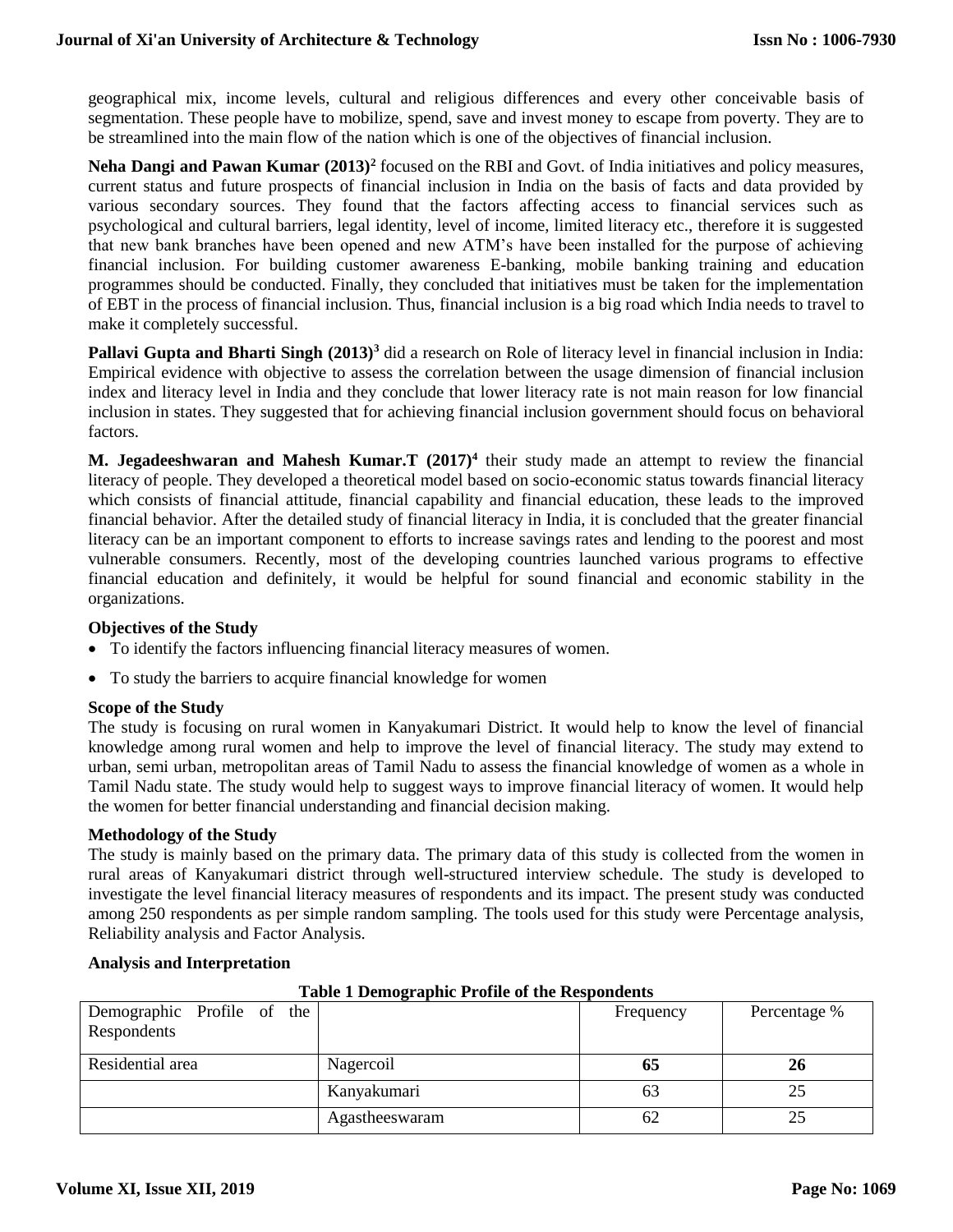|                                  | Suchindram                  | 60              | 24              |
|----------------------------------|-----------------------------|-----------------|-----------------|
| Age                              | 20-30 Years                 | 62              | 25              |
|                                  | 31-40 Years                 | 77              | 31              |
|                                  | 41-50 Years                 | 51              | 20              |
|                                  | 51-60 Years                 | $\overline{35}$ | $\overline{14}$ |
|                                  | Above 60 Years              | 25              | 10              |
| <b>Marital Status</b>            | Married                     | 183             | 73              |
|                                  | Unmarried                   | 67              | 27              |
| Family Type                      | <b>Joint Family</b>         | 62              | 25              |
|                                  | <b>Nuclear Family</b>       | 188             | $\overline{75}$ |
| <b>Educational Qualification</b> | Uneducated                  | 69              | 28              |
|                                  | Primary                     | 56              | 22              |
|                                  | Up to Higher Secondary      | 65              | 26              |
|                                  | Graduates                   | 60              | 24              |
| Occupation                       | Agriculture                 | 33              | 13              |
|                                  | Housewives                  | 65              | 26              |
|                                  | <b>Business</b>             | $\overline{74}$ | $\overline{30}$ |
|                                  | Professional                | 21              | 8               |
|                                  | <b>Government Employees</b> | $\overline{22}$ | $\overline{9}$  |
|                                  | Private Employees           | 35              | 14              |
| Monthly Income                   | Up to Rs.5000               | 47              | 19              |
|                                  | Rs.5001-Rs.10000            | 66              | 26              |
|                                  | Rs.10001-Rs.15000           | $\overline{52}$ | $\overline{21}$ |
|                                  | Rs.15001-Rs.20000           | 40              | 16              |
|                                  | More than Rs.20000          | 45              | 18              |
| <b>Monthly Savings</b>           | Up to Rs.1000               | 71              | 28              |
|                                  | Rs.1001-Rs.5000             | $\overline{52}$ | $\overline{21}$ |
|                                  | Rs.5001-Rs.10000            | 68              | $\overline{27}$ |
|                                  | Rs.10001-Rs.15000           | $\overline{34}$ | $\overline{14}$ |
|                                  | More than Rs.15000          | 25              | 10              |
|                                  |                             |                 |                 |

**Source:** Primary Data

# **TaTable 2 - Reliability Analysis for variables of Factor Analysis**

| Cronbach's Alpha | N of Items |
|------------------|------------|
| 782              |            |

# **Table 3 - List of Variables used for Factor Analysis**

| X1 | I have a good estimate of how much money, I will need to live per year after I retire |
|----|---------------------------------------------------------------------------------------|
|    | I feel confident about the financial decisions I make                                 |
| X3 | I have financial problems that are negatively impacting my life                       |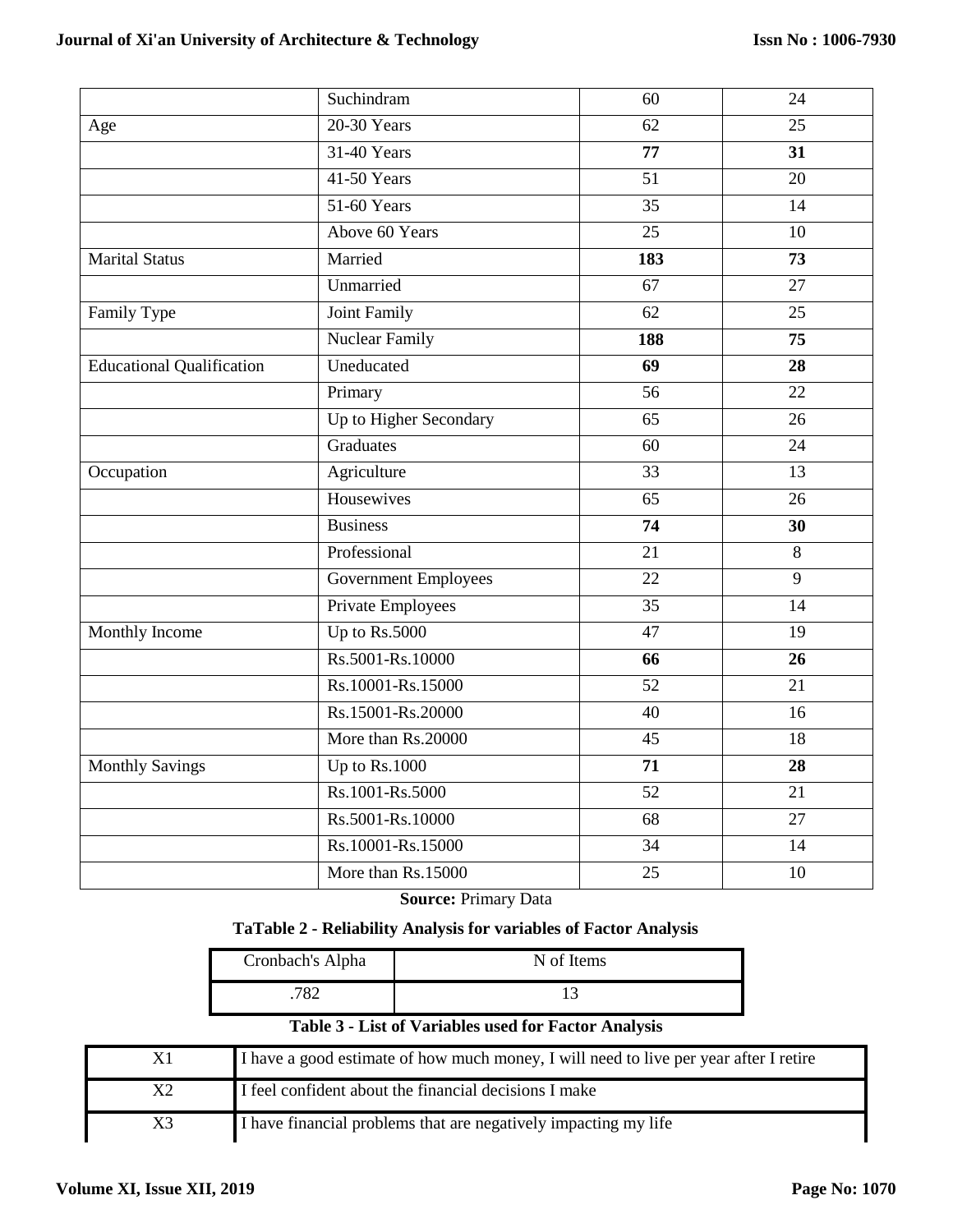| X4              | I actively manage my spending towards a weekly (or) monthly budget            |
|-----------------|-------------------------------------------------------------------------------|
| X <sub>5</sub>  | I feel very comfortable dealing with banks and other financial institutions   |
| X6              | I can easily explain fixed interest and variable interest to family & friends |
| X7              | I have enough savings that I could meet any unexpected expenses               |
| X8              | I make money so I can spend it right away                                     |
| X9              | My personal finances are completely out of my control                         |
| X10             | I understand the commitments and I agree into financial contracts             |
| X11             | I am comfortable managing m personal debt                                     |
| X <sub>12</sub> | I set long term financial goals to achieve it                                 |
| X13             | I do a good job of balancing my spending & savings                            |

## **Factor Analysis on Factors Influencing**

## **Table 4 - KMO and Bartlett's Test**

| Kaiser-Meyer-Olkin Measure of Sampling Adequacy. | .708               |          |
|--------------------------------------------------|--------------------|----------|
|                                                  | Approx. Chi-Square | 2720.827 |
| <b>Bartlett's Test of Sphericity</b>             | Df                 | 105      |
|                                                  | Sig.               | .000     |

The above table reveals the two tests which indicate the suitability of the data for factor analysis. Two tests, namely Kaiser-Meyer-Olkin measures of sampling adequacy (KMO) & Bartlett's Test of Sphericity have been applied to test whether the relationship among the variables has been significant or not.

## **Table 5 - Communalities**

|                | <b>Initial</b> | <b>Extraction</b> |
|----------------|----------------|-------------------|
| X1             | 1.000          | .798              |
| X2             | 1.000          | .815              |
| X3             | 1.000          | .787              |
| X4             | 1.000          | .554              |
| X <sub>5</sub> | 1.000          | .713              |
| X <sub>6</sub> | 1.000          | .675              |
| X7             | 1.000          | .885              |
| X8             | 1.000          | .841              |
| X9             | 1.000          | .666              |
| X10            | 1.000          | .647              |
| X11            | 1.000          | .770              |
| X12            | 1.000          | .755              |
| X13            | 1.000          | .543              |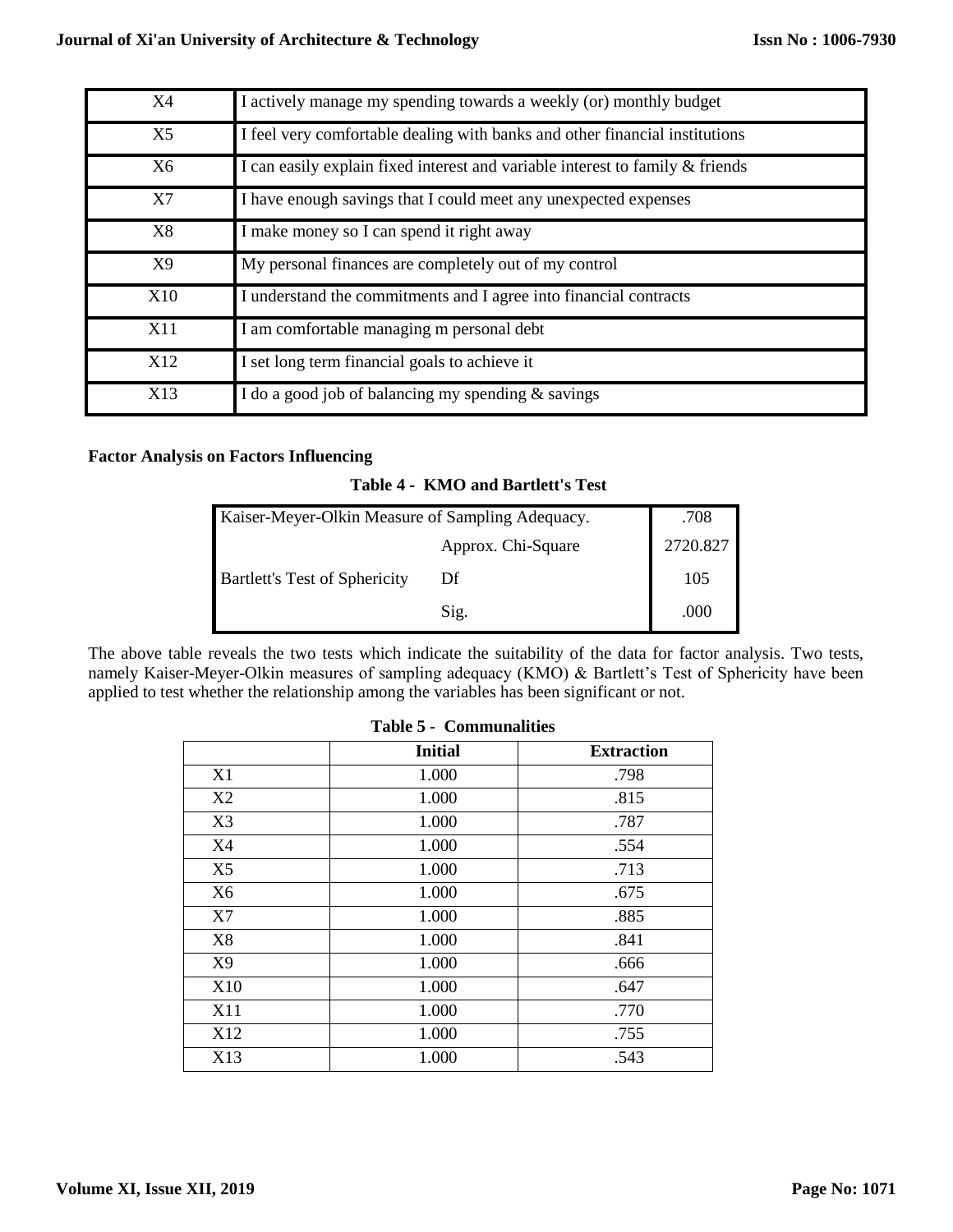|                                 |              |                                                  | Table 6             |                                            |               |                     |
|---------------------------------|--------------|--------------------------------------------------|---------------------|--------------------------------------------|---------------|---------------------|
| <b>Total Variance Explained</b> |              |                                                  |                     |                                            |               |                     |
| <b>Component</b>                |              | <b>Initial Eigen values</b>                      |                     | <b>Extraction Sums of Squared Loadings</b> |               |                     |
|                                 | <b>Total</b> | % of Variance                                    | <b>Cumulative %</b> | <b>Total</b>                               | % of Variance | <b>Cumulative %</b> |
| 1                               | 3.958        | 26.384                                           | 26.384              | 3.958                                      | 26.384        | 26.384              |
| $\overline{2}$                  | 2.175        | 14.500                                           | 40.884              | 2.175                                      | 14.500        | 40.884              |
| 3                               | 2.048        | 13.653                                           | 54.537              | 2.048                                      | 13.653        | 54.537              |
| $\overline{4}$                  | 1.413        | 9.420                                            | 59.597              | 1.413                                      | 9.420         | 63.958              |
| 5                               | 1.259        | 8.394                                            | 72.352              |                                            |               |                     |
| 6                               | .830         | 5.536                                            | 77.888              |                                            |               |                     |
| $\overline{7}$                  | .785         | 5.232                                            | 83.120              |                                            |               |                     |
| 8                               | .616         | 4.105                                            | 87.225              |                                            |               |                     |
| 9                               | .477         | 3.180                                            | 90.406              |                                            |               |                     |
| 10                              | .433         | 2.887                                            | 93.293              |                                            |               |                     |
| 11                              | .329         | 2.193                                            | 95.485              |                                            |               |                     |
| 12                              | .268         | 1.786                                            | 97.271              |                                            |               |                     |
| 13                              | .203         | 1.350                                            | 98.621              |                                            |               |                     |
| 14                              | .127         | .848                                             | 99.469              |                                            |               |                     |
| 15                              | .080         | .531                                             | 100.000             |                                            |               |                     |
|                                 |              | Extraction Method: Principal Component Analysis. |                     |                                            |               |                     |

Table 6 depicts the principal component analysis (PCA) method which provides the relationship between the extracted factors and the variables included in the analysis. It is technically termed as the factor loadings. The value of the factor loadings though indicates the relationships clearly but it is unable to group all the variables clearly identified with the factors. Fourth factor consists of higher variance i.e. 59.597.

| Table 7 - Rotated Component Matrix |         |                |         |         |  |
|------------------------------------|---------|----------------|---------|---------|--|
|                                    |         | Component      |         |         |  |
|                                    | 1       | $\overline{2}$ | 3       | 4       |  |
| X4                                 | .780    | $-.257$        | $-.269$ | $-.018$ |  |
| X8                                 | .728    | .067           | $-169$  | $-.386$ |  |
| X11                                | .695    | $-.292$        | $-146$  | .215    |  |
| X13                                | .693    | .354           | .112    | .381    |  |
| X1                                 | $-.315$ | .889           | $-.193$ | $-.297$ |  |
| X12                                | $-.346$ | .639           | .330    | .383    |  |
| X7                                 | .160    | .601           | $-.062$ | .488    |  |
| X2                                 | .071    | .166           | .740    | $-.346$ |  |
| X3                                 | $-.441$ | .579           | .665    | .281    |  |
|                                    |         |                |         |         |  |

|  |  | Table 7 - Rotated Component Matrix <sup>a</sup> |  |
|--|--|-------------------------------------------------|--|
|--|--|-------------------------------------------------|--|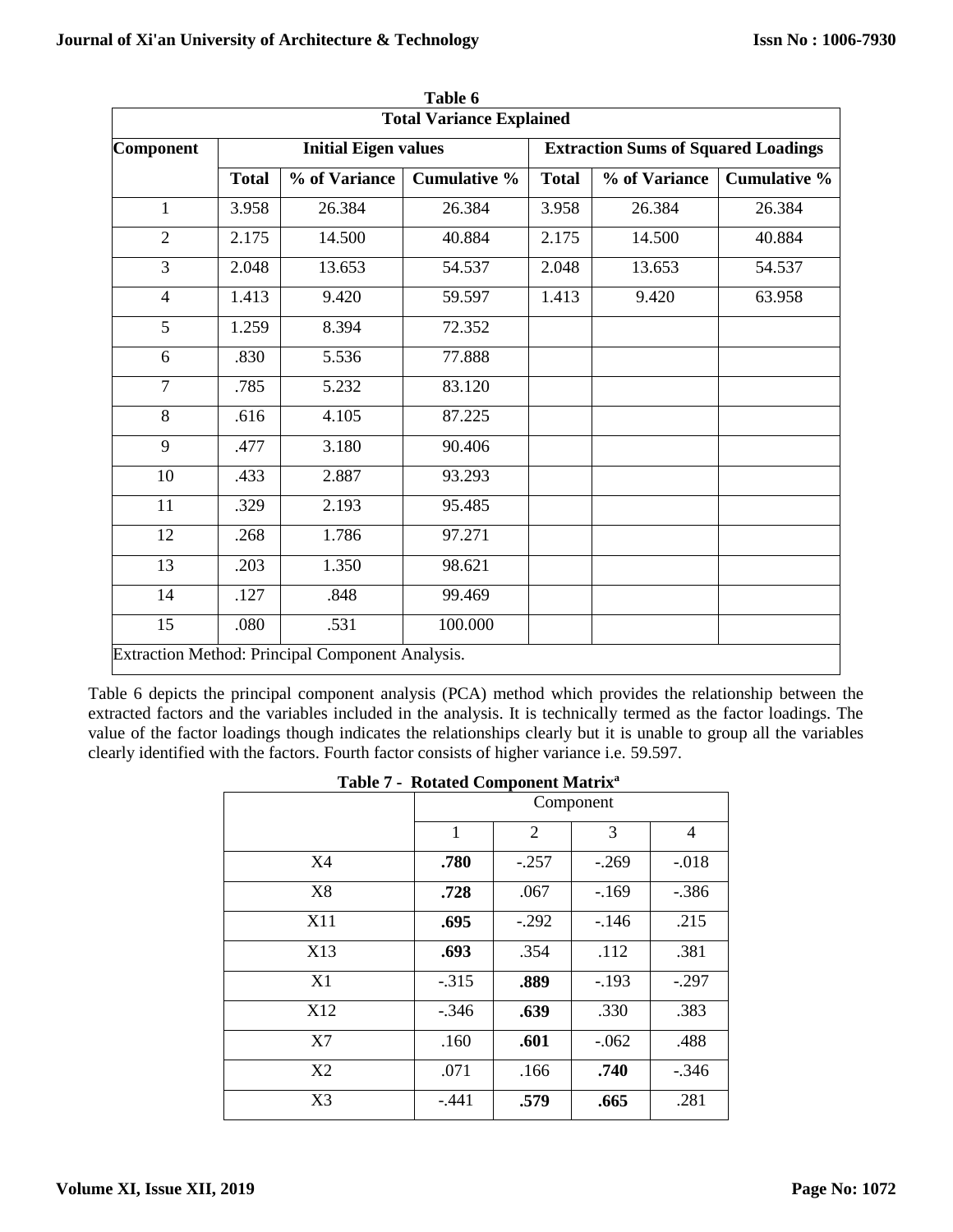| X <sub>9</sub>                                      | .490    | .121 | .683    | .191 |  |
|-----------------------------------------------------|---------|------|---------|------|--|
| X6                                                  | .456    | .455 | $-.305$ | .785 |  |
| X10                                                 | .123    | .556 | $-439$  | .641 |  |
| X <sub>5</sub>                                      | $-.533$ |      | .221    | .712 |  |
| Extraction Method: Principal Component Analysis.    |         |      |         |      |  |
| Rotation Method: Varimax with Kaiser Normalization. |         |      |         |      |  |
| a. Rotation converged in 6 iterations.              |         |      |         |      |  |

The above table 7 explains that the principal components analysis and rotated factor loading method is used to identify the factors. From the above table, it is observed that out of 13 variables, 4 factors namely Money Management, Financial Planning, Financial Wellbeing, Financial Knowledge, were identified by the rotation method.

## **Table 8**

## **Factor 1 - Money Management**

| Label | <b>Statements</b>                                                  | Loadings |
|-------|--------------------------------------------------------------------|----------|
| X4    | I actively manage my spending towards a weekly (or) monthly budget | .780     |
| X8    | I make money so I can spend it right away                          | .728     |
| X11   | I am comfortable managing m personal debt                          | .695     |
| X13   | I do a good job of balancing my spending $&$ savings               | .693     |

The above table 8 shows the cluster of statements in to factor 1. The statements 'I actively manage my spending towards a weekly (or) monthly budget' with the loadings of .780, 'I make money so I can spend it right away' with the loadings of .728, 'I am comfortable managing m personal debt' with the loadings of .695, 'I do a good job of balancing my spending & savings' with the loadings of .693 were grouped into first factor Money Management.

## **Table 9**

## **Factor 2 - Financial Planning**

| Label           | <b>Statements</b>                                                                        | <b>Loadings</b> |
|-----------------|------------------------------------------------------------------------------------------|-----------------|
| X1              | I have a good estimate of how much money, I will need to live per<br>year after I retire | .889            |
| X <sub>12</sub> | I have enough savings that I could meet any unexpected expenses                          | .639            |
| X7              | I set long term financial goals to achieve it                                            | .601            |

The above table 9 indicates the clustered statements of factor 2. 'I have a good estimate of how much money, I will need to live per year after I retire' with the loadings of .889, 'I have enough savings that I could meet any unexpected expenses' with the loadings of .639 and 'I set long term financial goals to achieve it' with the loadings of .601 were grouped in to the second factor Financial Planning.

## **Table 10**

## **Factor 3 - Financial Wellbeing**

| Label          | <b>Statements</b>                                               | Loadings |
|----------------|-----------------------------------------------------------------|----------|
| X <sub>2</sub> | I feel confident about the financial decisions I make           | .740     |
| X <sub>3</sub> | My personal finances are completely out of my control           | .665     |
| X9             | I have financial problems that are negatively impacting my life | .683     |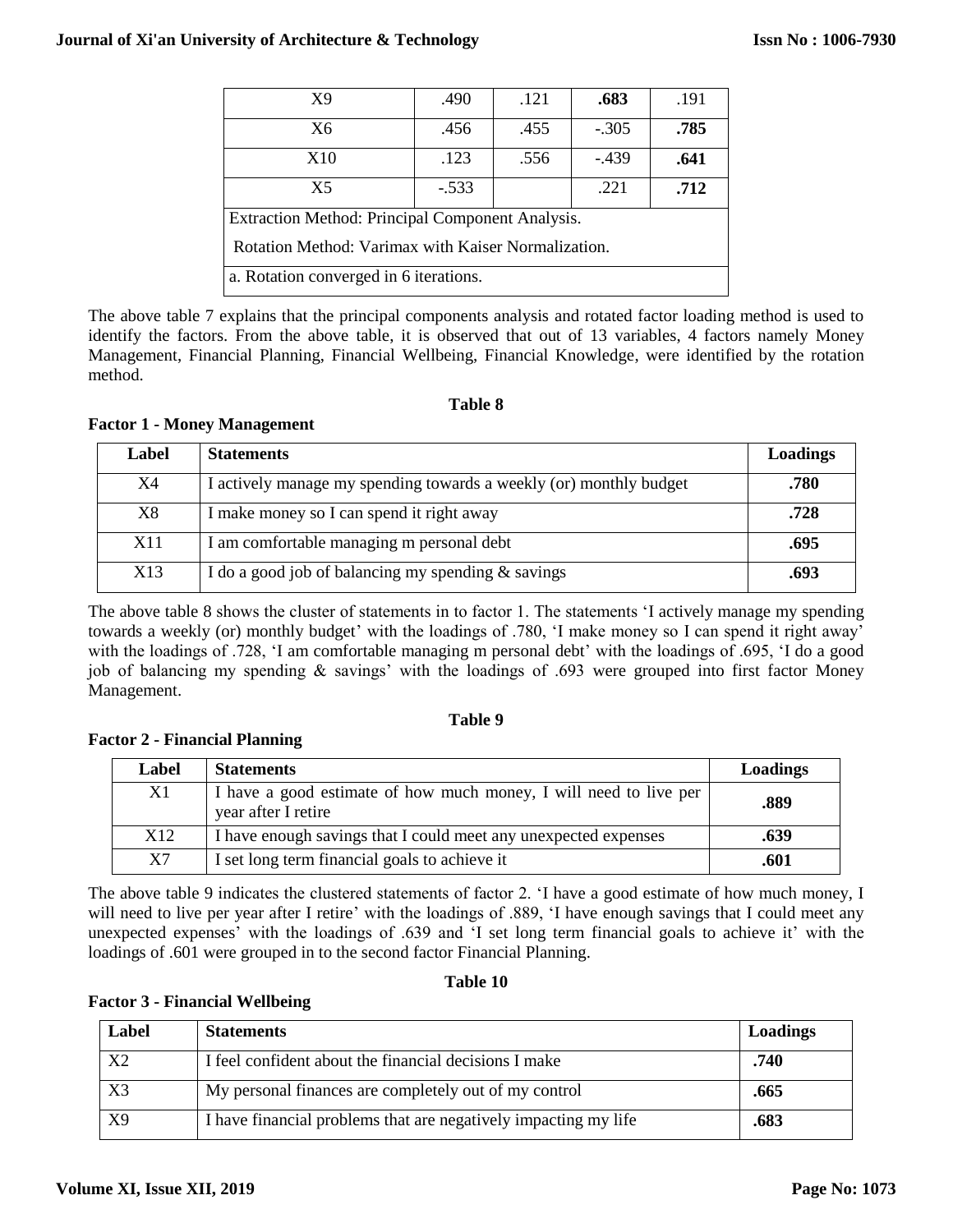The above table 10 reveals the clustered statements of factor 3. 'I feel confident about the financial decisions I make' with the loadings of .740, 'My personal finances are completely out of my control' with the loadings of .665 and 'I have financial problems that are negatively impacting my life' with the loadings of .683 were grouped in to the factor Financial Wellbeing.

## **Table 11**

| Label          | <b>Statements</b>                                                             | Loadings |
|----------------|-------------------------------------------------------------------------------|----------|
| X6             | I can easily explain fixed interest and variable interest to family & friends | .785     |
| X10            | I understand the commitments and I agree into financial contracts             | .641     |
| X <sub>5</sub> | I feel very comfortable dealing with banks and other financial institutions   | .712     |

## **FACTOR 4 - Financial Knowledge**

The above table 11 presents the clustered statements of factor 4. 'I can easily explain fixed interest and variable interest to family & friends' with the loadings of .785, 'I understand the commitments and I agree into financial contracts' with the loadings of .641 and 'I feel very comfortable dealing with banks and other financial institutions' with the loadings of.712 were grouped in to the factor Financial Knowledge.

## **Barriers to Acquire Financial Knowledge for Women:**

## **Social and cultural:**

In order for services or programs to be accessible to working women, they need to be provided in ways that are culturally appropriate, respectful of diverse social and cultural needs and respectful of women. The women recognized that poverty had multiple impacts on women's capacity to plan financially, other than for their immediate needs.

Poverty is another reason for women to acquire financial knowledge because they cannot afford to get information from media. The domination of partner is also a reason to access financial services. Women in rural areas is underwent tot low payable jobs like agricultural wages. The insufficient income is also a barrier for financial inclusion.

## **Physical barriers:**

Women in rural and remote areas, public transport services were so infrequent that it often meant spending a whole day in the nearest town in order to do banking and other business. Unavailability of banks, financial institutions, and financial education centre is the physical barriers for women in rural areas.

## **Educational barriers:**

Majority of the rural women are not educationally sound. They cannot read and write the information available in media or other information sources. Lack of higher education among women resulted in poor understanding of financial information. Lack of computer knowledge is a major reason to get information frequently. The poor knowledge and numerical ability is also a reason to analyze financial information. Most of the women in rural areas are only know regional language (Tamil).

#### **Financial barriers:**

Majority of rural women are not an earning person in a family. They cannot independently take decisions on finance matters of family. They cannot afford financial education through paid institutions to get financial knowledge. Poverty of a family is also a reason to acquire financial literacy.

#### **Findings**

- The majority of the respondents residing in the area of Nagercoil as 26 percent in this study,
- It is shown that 31 per cent of the respondents belong to the age group of 31-40 Years
- It is clear that 73 per cent were married and the remaining 27 per cent of the respondents were unmarried.
- 75 per cent of the respondents living in the Nuclear Family